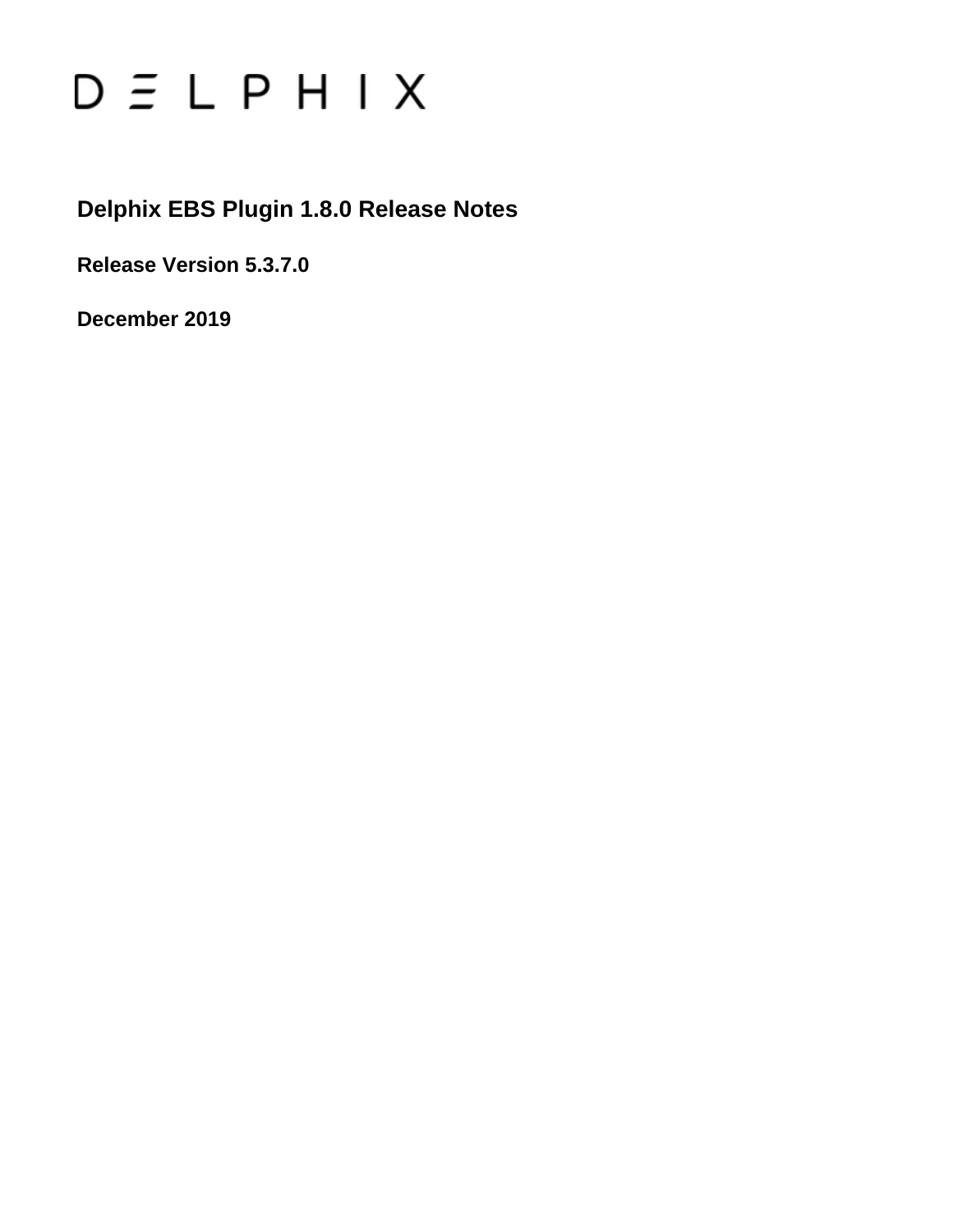Delphix EBS Plugin 1.8.0 Release Notes You can find the most up-to-date technical documentation at: **[docs.delphix.com](http://docs.delphix.com)** The Delphix Web site also provides the latest product updates. If you have comments about this documentation, submit your feedback to: infodev@delphix.com

© 2019 Delphix Corp. All rights reserved.

Delphix and the Delphix logo and design are registered trademarks or trademarks of Delphix Corp. in the United States and/or other jurisdictions.

All other marks and names mentioned herein may be trademarks of their respective companies.

Delphix Corp. 1400 Seaport Blvd, Suite 200 Redwood City, CA 94063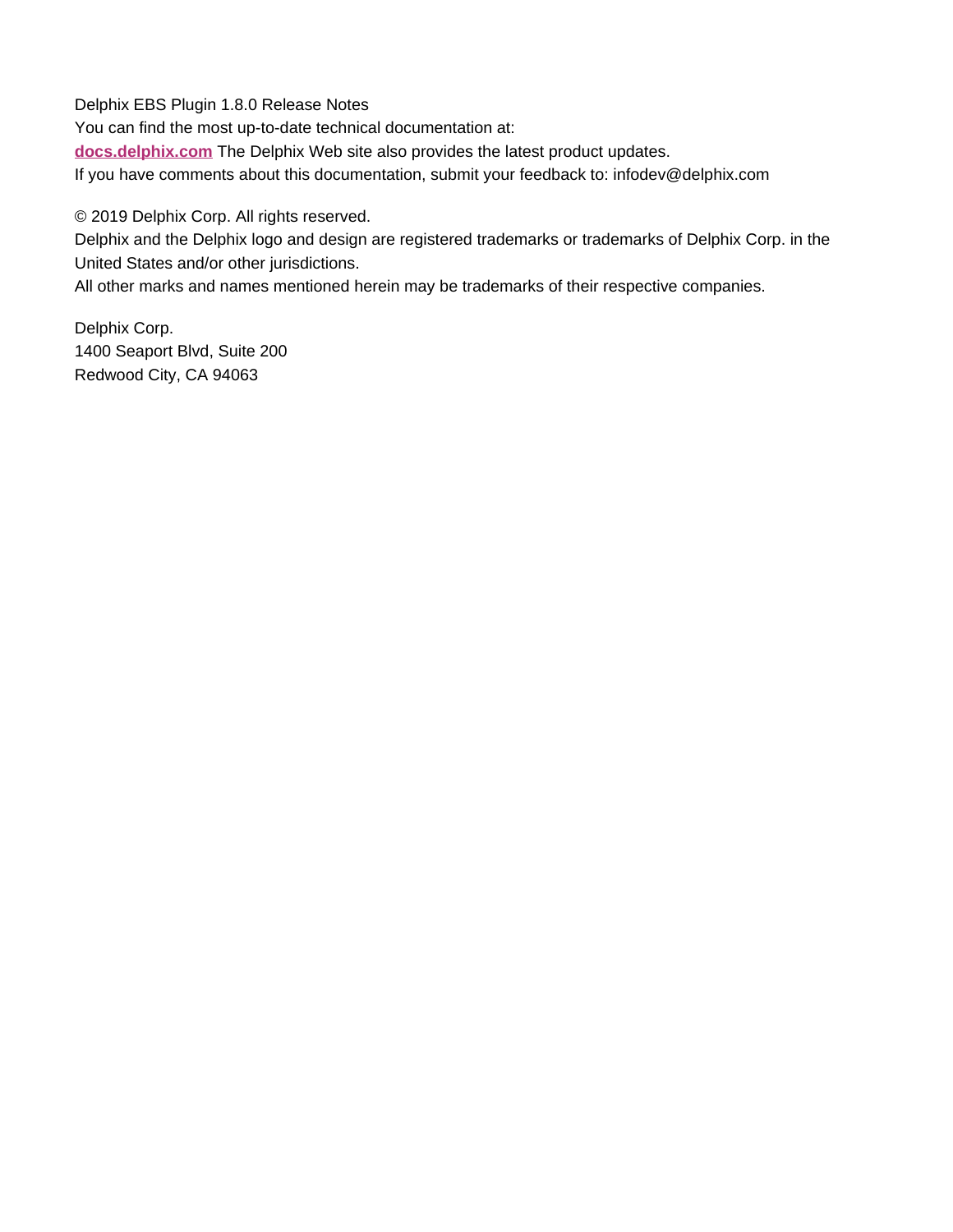## **EBS 12.2 Plugin 1.8.0 Release Notes**

# **New Features**

EBS Plugin version 1.8.0 introduces a new feature where EBS appsTier provision wizard would have a checkbox to control the start/stop of EBS services during provision operation.

# **Plugin Installation**

Plugins to support EBS virtualization are not automatically included in the Virtualization Engine deployment and are installed by Delphix Professional Services or Technical Support. A Support case can be opened requesting installation by following this **[link](http://support-tickets.delphix.com/)**.

# **Migration and Compatibility**

## **Supported Versions**

Oracle SI dbTechStack and Database

## **EBS 12.2**

- Oracle11gR2 v11.2.0.4
- Oracle12cR1 v12.1.0.2

**C** Oracle does not yet support the multi-tenant option for E-Business Suites, so Delphix cannot support this either.

## **Oracle EBS appsTier**

- Single-node appsTier
- Multi-node appsTier with shared APPL TOP

The Delphix Engine does not provide support for provisioning a multi-node appsTier where the APPL TOP is not shared between nodes.

## **Supported Operating Systems**

- Linux SLES 9, 10, 11; RHEL 5, 6, 7, OL 5, 6
- $\bullet$  Solaris SPARC 9, 10, 11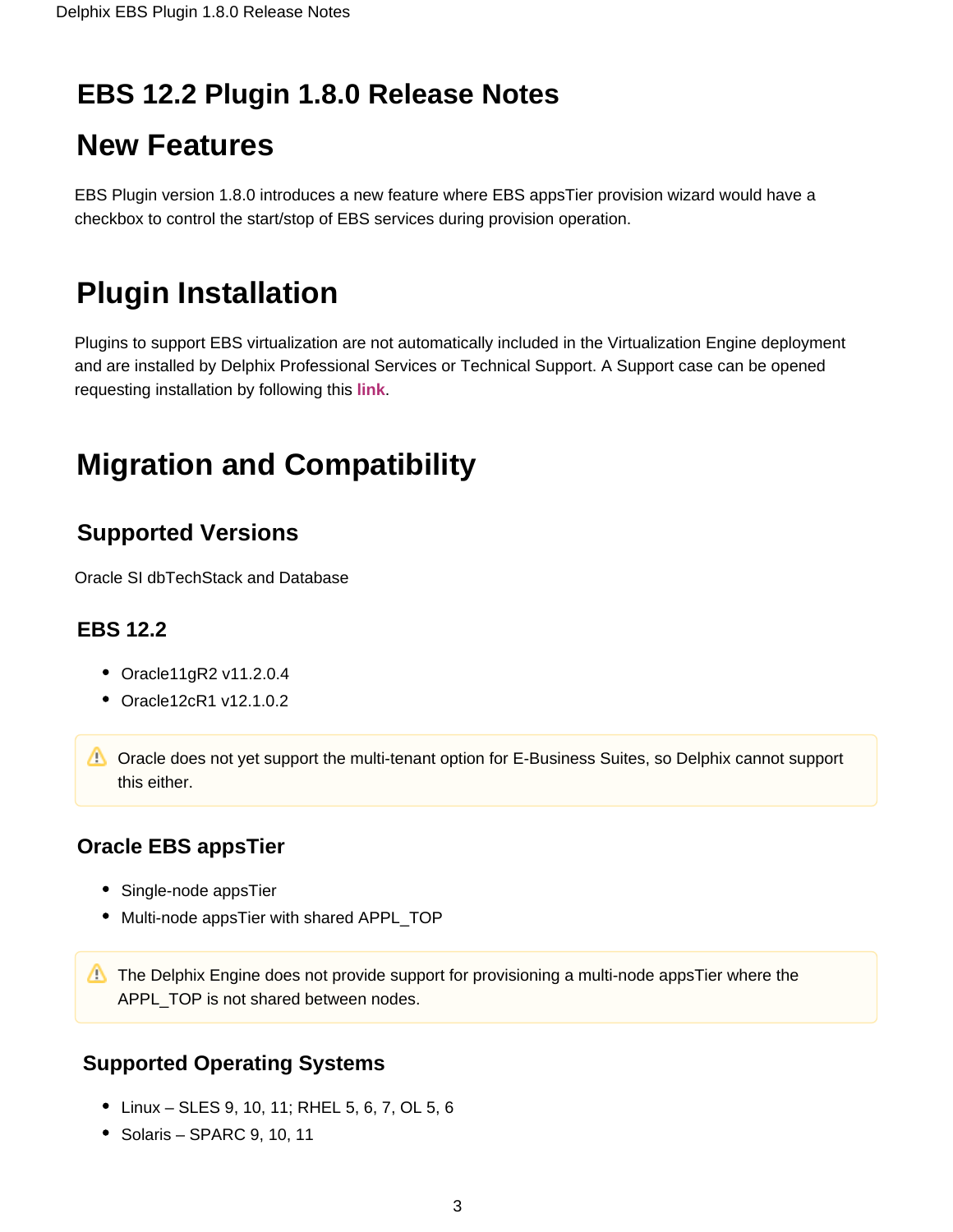Advanced Interactive eXecutive (AIX) – See the matrix at the bottom of **[Oracle E-Business Suite](https://docs.delphix.com/display/DOCSDEV/.EBS+Matrix+vKryptonMaint)  [Support Matrix](https://docs.delphix.com/display/DOCSDEV/.EBS+Matrix+vKryptonMaint)**.

## **Plugin/Delphix Engine Compatibility**

Plugins should be installed on compatible Delphix Engines per the table below:

| Delphix<br><b>Engine</b> | <b>EBS_1.</b><br>2.0 | $EBS_1$ .<br>3.0 | <b>EBS_1.</b><br>3.1 | <b>EBS_1.</b><br>4.0 | <b>EBS_1.</b><br>5.0 | <b>EBS_1.</b><br>6.0 | <b>EBS_1.</b><br>7.0 | EBS_1.<br>8.0 |
|--------------------------|----------------------|------------------|----------------------|----------------------|----------------------|----------------------|----------------------|---------------|
| 5.1.x                    | No                   | No               | No                   | No                   | No                   | No                   | No                   | No            |
| 5.2.2.x                  | No                   | No               | No                   | No                   | No                   | No                   | No                   | No            |
| 5.2.3.x                  | Yes                  | Yes              | No                   | No                   | No                   | No                   | No                   | No            |
| 5.2.4.x                  | Yes                  | Yes              | No                   | No                   | No                   | No                   | No                   | No            |
| 5.2.5x                   | Yes                  | Yes              | No                   | N <sub>O</sub>       | No                   | No                   | No                   | No            |
| 5.2.6x                   | Yes                  | Yes              | No                   | No                   | No                   | No                   | No                   | No            |
| 5.3.0.0                  | Yes                  | Yes              | Yes                  | No                   | N <sub>O</sub>       | No                   | No                   | No            |
| 5.3.1.0                  | Yes                  | Yes              | Yes                  | No                   | No                   | Yes                  | Yes                  | Yes           |
| 5.3.2.0                  | Yes                  | Yes              | Yes                  | Yes                  | Yes                  | Yes                  | Yes                  | Yes           |
| 5.3.3.0                  | Yes                  | Yes              | Yes                  | Yes                  | Yes                  | Yes                  | Yes                  | Yes           |
| 5.3.4.0                  | Yes                  | Yes              | Yes                  | Yes                  | Yes                  | Yes                  | Yes                  | Yes           |
| 5.3.5.0                  | Yes                  | Yes              | Yes                  | Yes                  | Yes                  | Yes                  | Yes                  | Yes           |
| 5.3.6.0                  | Yes                  | Yes              | Yes                  | Yes                  | Yes                  | Yes                  | Yes                  | Yes           |
| 5.3.7.0                  | Yes                  | Yes              | Yes                  | Yes                  | Yes                  | Yes                  | Yes                  | Yes           |

#### **For EBS 12.2 customers:**

## **Plugin Upgrade Path**

#### **Path A - New plugin installation for EBS customers:**

• Upload 1.8.0 plugin for EBS 12.2 customers

#### **Path B - Existing EBS customers with different plugin version:**

#### **For EBS 12.2 customers:**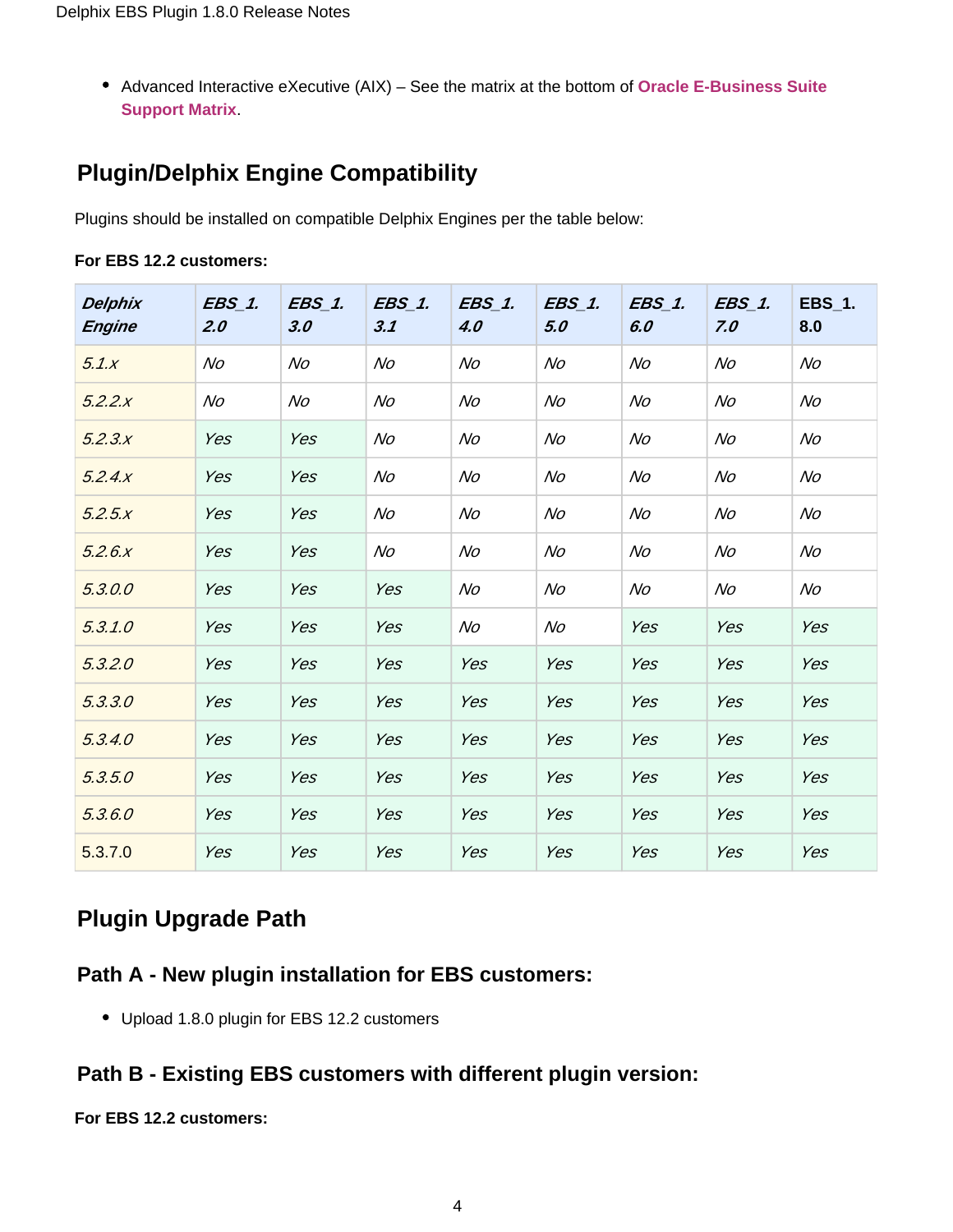| Your Version | Recommended Upgrade Path to 1.8.0                           |
|--------------|-------------------------------------------------------------|
| 1.0.0        | Upgrade to 1.1.0 and follow the upgrade path below.         |
| 1.1.0        | Upgrade to 1.2.0 and follow the upgrade path below.         |
| 1.2.0        | Upgrade to 1.3.0 and follow the upgrade path below.         |
| 1.3.0        | Upgrade to 1.4.0 and follow the upgrade path below.         |
| 1.3.1        |                                                             |
| 1.4.0        | Upgrade to 1.5.0 and follow the upgrade path below.         |
| 1.5.0        | Upgrade to 1.6.0 and follow the upgrade path below.         |
| 1.6.0        | Upgrade to 1.7.0 and follow the upgrade path below.         |
| 1.7.0        | Upgrade to 1.8.0, the latest version for EBS 12.2 customer. |

Example : Upgrade path for EBS 12.2 customer with existing Plugin version 1.1.0 who wants to upgrade to 1.8. 0 Plugin version : 1.1.0 1.2.0 1.3.0 1.4.0 1.5.0 1.6.0 1.7.0 1.80

- Customers should skip a minor Plugin 1.3.1 version upgrade.
- If EBS 12.2 customers are on Plugin version 1.3.1, the plugin upgrade path will be : 1.3.1 1.4.0 1.5.0 1.6.0 1.7.0 1.80

## **Key points:**

- Plugin 1.8.0 supports IDEA-1705: EBS appsTier provision wizard should have checkbox to start EBS services.
- Customers can skip a patch plugin release upgrade if they intend to upgrade their plugin to a higher version. The Delphix Engine simply ignores patch versions when handling plugin upgrade logic. It only validates the major/minor plugin version during the plugin upgrade.

## **Unsupported EBS Versions and Features**

- Sudo Privilege Plugin for EBS 12.2 release
- Support SSL enabled Environment
- $\bullet$  V<sub>2</sub>P

# **Fixed Issues**